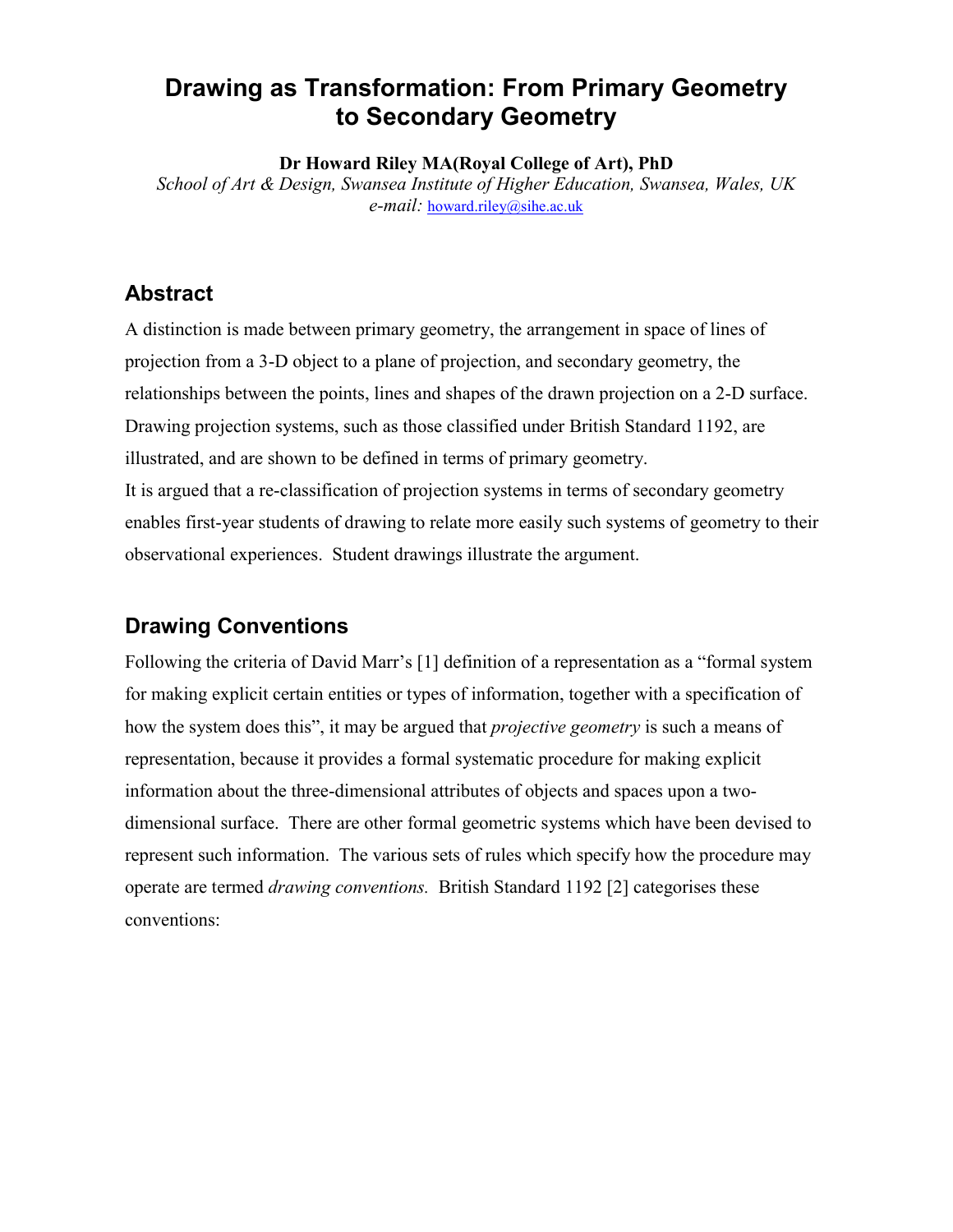

**Fig. 1 B.S. 1192 categories of projection types**

In this classification, all orthographic and oblique projections may be specified as *parallel projection* systems, since their *projectors,* those lines of projection that link salient features of the object to points on the plane of projection, are parallel. Perspective projections may be classified as *convergent* since their projectors converge on a point in front of the plane of projection, assumed to be a viewer's eye.

### **Orthographic projection systems**

1. *Multi-plane orthographic projection*

This allows several views of an object to be projected upon several planes, assumed to be at right angles to each other: Projectors are parallel and are perpendicular to the planes of projection. Each object face is parallel with its plane of projection.

2. *Axonometric, or single-plane orthographic projection* Projectors are parallel and perpendicular to the plane of projection, and all object faces are inclined to the plane of projection. *Isometric Projection* is a unique case of axonometric in which foreshortening on all three axes is the same. *Dimetric*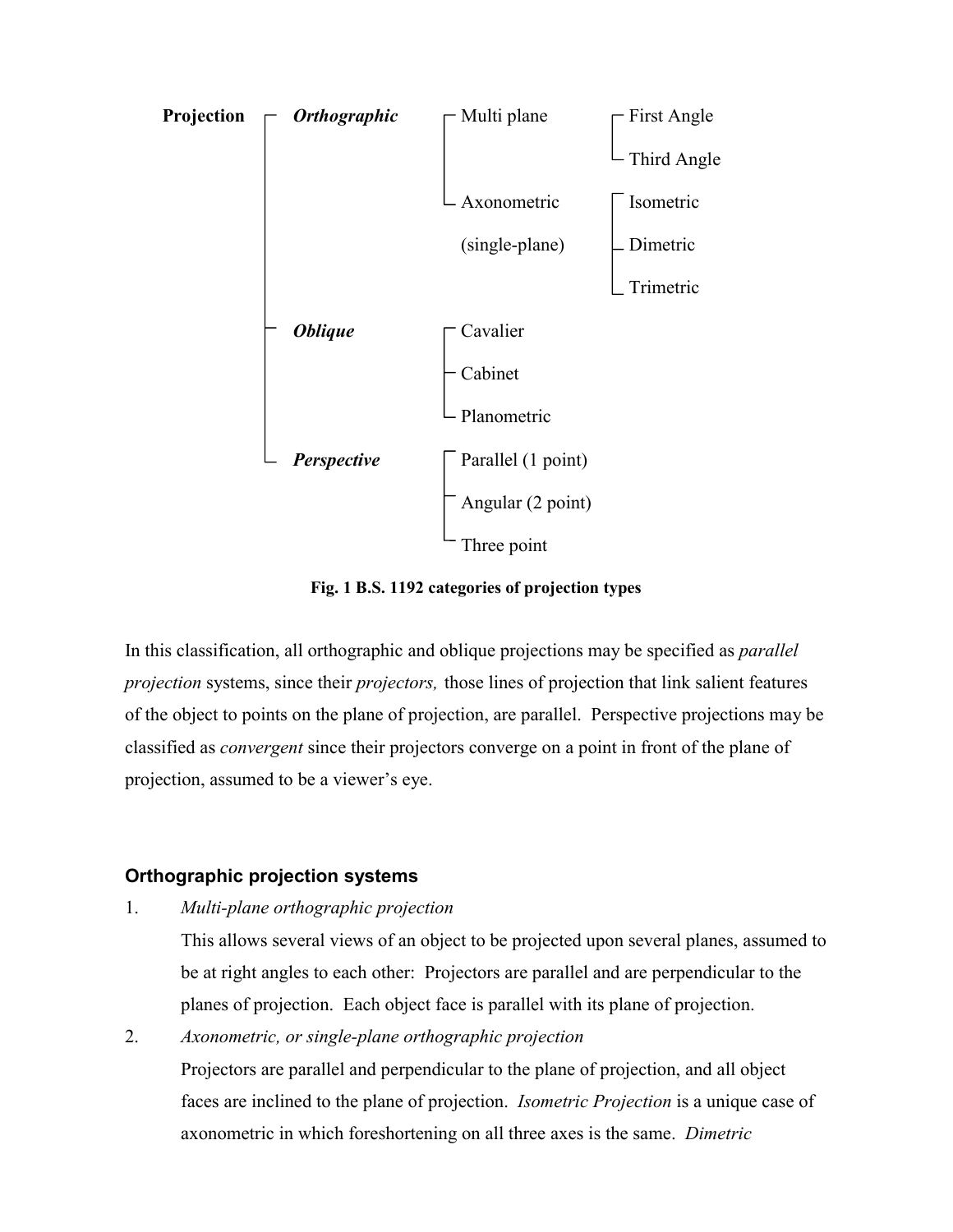*projection* is a special case of axonometric in which scales along two axes are equal, the third axis being different. *Trimetric projection* is the general case of axonometric and occurs when all three axes are randomly orientated and are each of different scales.

### **Oblique projection systems**

Oblique projections all have one face of the object parallel to the plane of projection, and the projectors, although parallel to each other, are inclined to the plane of projection in various ways.

1. *Cavalier oblique projection*

The front face of the object is parallel with the plane of projection, while the projectors from the front face are perpendicular to the plane of projection. The projectors from the other two visible faces, although parallel, are inclined to the plane of projection so that the receding edges are represented at the same true scale as the front face.

- 2. *Cabinet oblique projection* is similar to Cavalier, except receding edges are drawn to half the scale of the true front face projection.
- 3. *Planometric oblique projection* is a special case of oblique projection, often inaccurately called 'axonometric', where the plan face of the object is parallel to the plane of projection (and usually rotated through 45º) and projectors are inclined obliquely to the plane of projection.

Two other forms of oblique projection, not identified in the British Standard have been codified by Fred Dubery and John Willatts [3]. They are:

- 4. *Horizontal oblique projection*. One face of the object remains parallel to the plane of projection and projectors are parallel, but are inclined to the plane of projection *in the horizontal direction only*.
- 5. *Vertical oblique projection.* One face of the object is parallel to the plane of projection, the projectors are parallel but inclined to the plane of projection in the *vertical direction only*.

### **Perspective Projection**

This family of projection conventions as defined by BS 1192 differs from orthographic and oblique projections because the projected lines from the object to the plane of projection are not parallel, but converge to a point, generally regarded as the position of an observer's eye.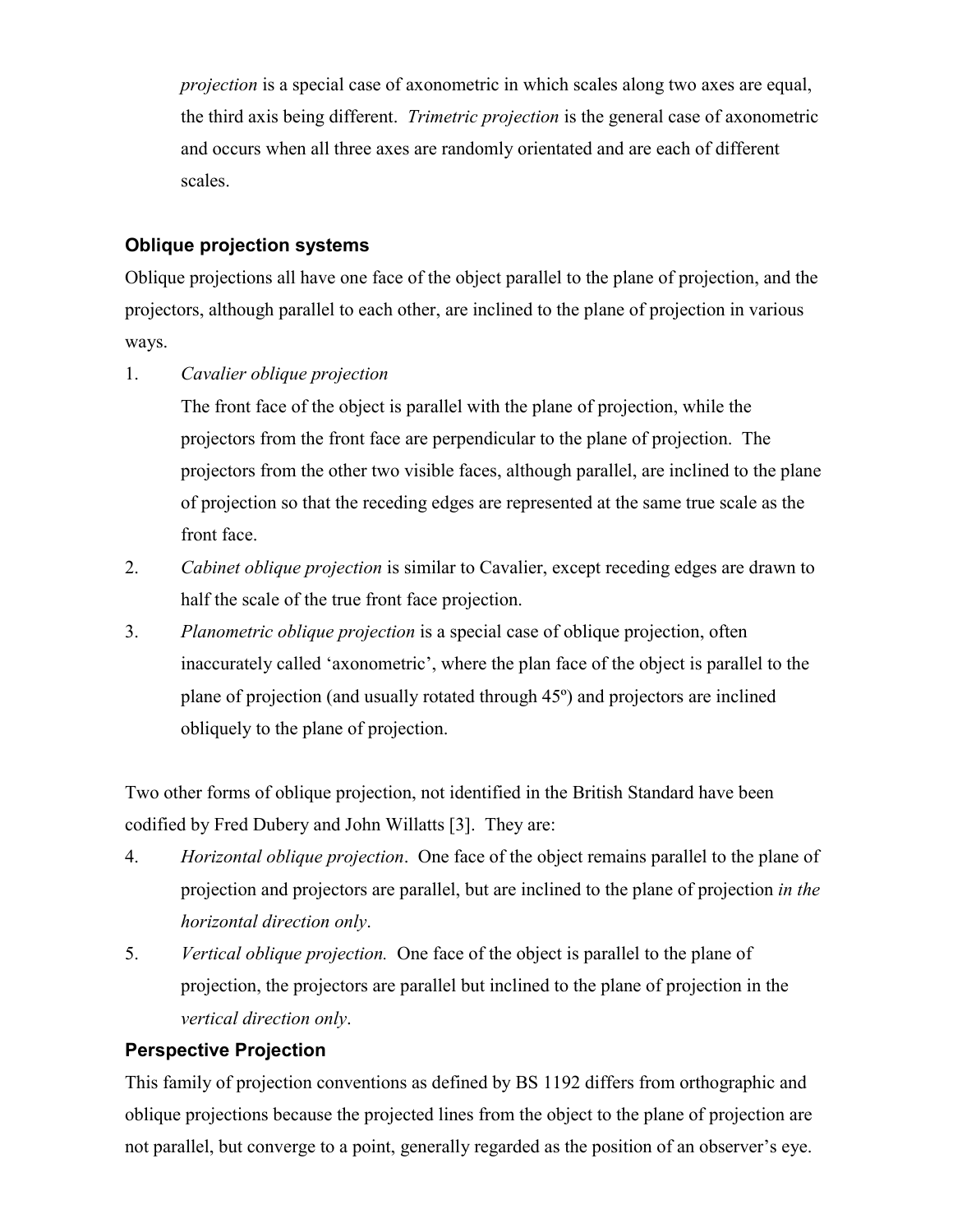The picture is formed by the intersection of all these projectors with the plane of projection, usually termed the *picture plane* in perspective projections. Parallel edges on the object appear in the projected picture as orthogonals converging to a point, known as a vanishing point.

#### 1. *Parallel perspective*

The object has its face parallel to and at right angles to the picture plane. Projectors converge to a point.

### 2. *Angular (2-point) perspective*

Vertical faces of the object are inclined to picture-plane, horizontal faces remain normal to the picture-plane:

### 3. *Three-point perspective*

All the object's faces are inclined to the picture-plane. There are three vanishing points

## **Primary geometry and secondary geometry**

Peter Jeffrey Booker [4] made the distinction between *primary* geometry, the arrangement in space of lines of projection from the three-dimensional object to the plane of projection, and *secondary* geometry, the relationships between the points, lines and shapes of the drawn projection on a two-dimensional surface.

The projection types of B.S. 1192 discussed above are defined in terms of *primary* geometry, but perhaps do not relate easily to students' observational experiences. John Willats [5] has usefully re-classified B.S. 1192 in terms of *secondary* geometry.

For example, in the original B.S. 1192, axonometric drawings showing three faces of an object have to be classified with orthographic projections which show only one face, because their primary geometries have parallel, perpendicular projectors in common. Willats suggests it would be beneficial to re-classify the axonometrics under oblique projections, thus recognising their obvious similarities of secondary geometry, which are the number of faces shown in the drawings, and, the directions of their orthogonals*.*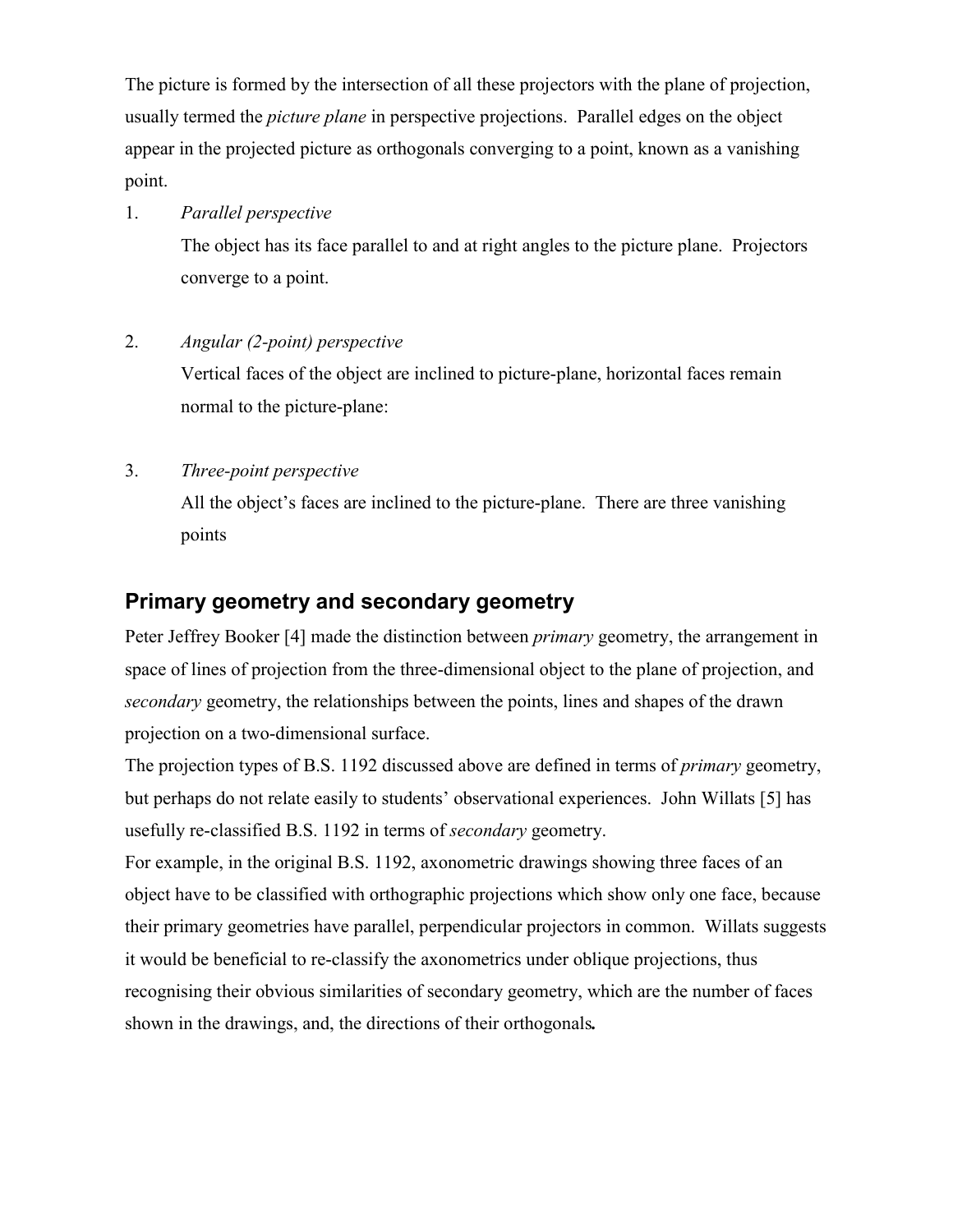



This re-classification of drawings in terms of their secondary geometry provides a way of understanding those drawings which do not depend upon the drawer's position defined by primary geometry but which, in their secondary geometry, explicate features of the object that are known, but not necessarily visible to the drawer.

# **Viewer-Centred and Object-Centred Representations**

These terms derive from the investigations of Marr and Nishihara [6] into the representation and recognition of the spatial orientation of objects. The two categories are implicit in the classification of projection types. Therefore it may be useful to review those again, this time relating primary and secondary geometries to viewer - and object-centred representations.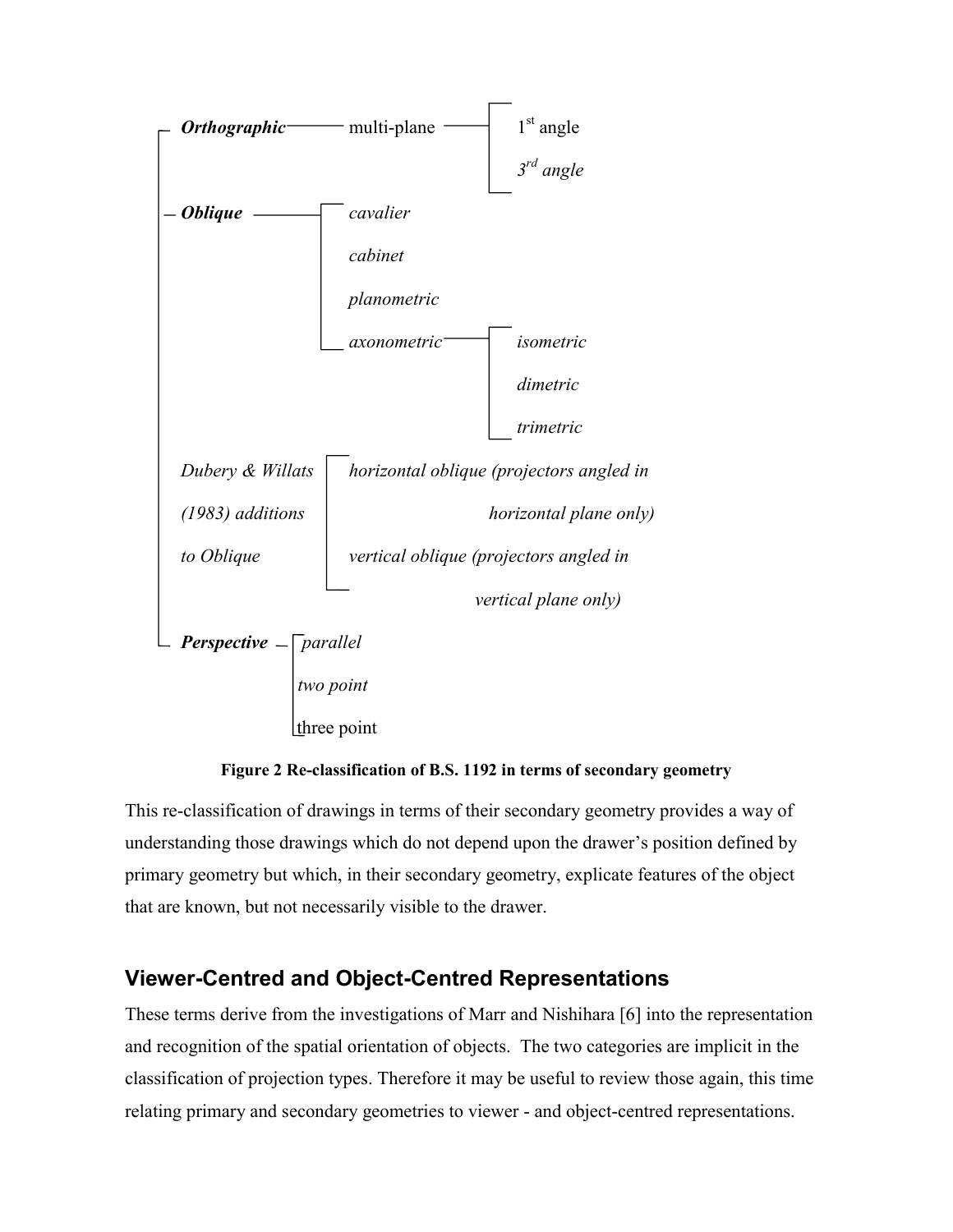According to Marr and Nishihara, vision is the processing of information derived from twodimensional retinal images (viewer-centred) so as to produce information that allows us to recognise three-dimensional objects (object-centred descriptions).

The organic visual system receives at the retinae constantly changing arrays of light reflected from surfaces and objects in the world from which we derive representations of those surfaces and objects that are consistent, as well as unchanging across varying viewpoints and lighting conditions.

Such representations may take the visible form of drawings not readily classifiable under the rules of primary geometry which are based upon specific assumed viewing positions. Willats' work over a period of time has synthesised aspects of Marr's theory into a unique approach to the understanding of children's drawings and others whose drawings cannot be defined in terms of primary geometry, but may be understood as examples of the following three categories:

### **Divergent perspective**

This term describes drawings in which the orthogonals diverge. Although strange to Western eyes, Willats points out that this system, together with horizontal oblique projection, was the most commonly used in Byzantine art and Russian icon painting during a period of over a thousand years. Figure 3 illustrates a more recent example, Picasso's *Woman and*



*Mirror*, 1937.

## **Topological geometry**

Drawings which map spatial relations such as connections, separation, and enclosure, rather than resemblance and accurate scale, make use of topological geometry. Such drawings may be more easily understood in terms of an object-centred secondary geometry.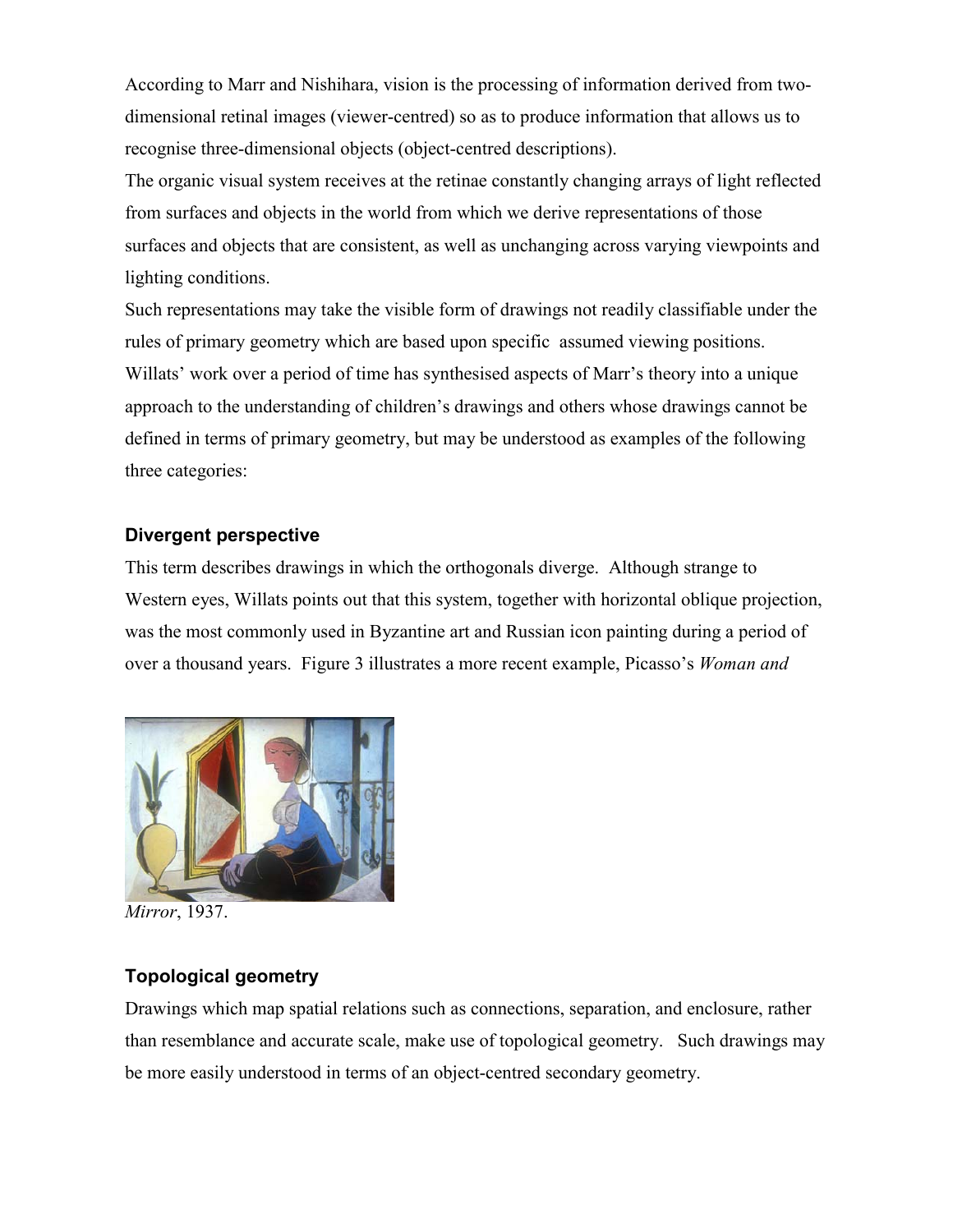Australian aborigine art is often constructed using topological geometry. Figure 4 illustrates the artist Uta Uta Tjingala's painting *Kaakurnatintja* (not dated) which represents the spatial connections between water-holes and other important locations.



### **"Fold-out" drawings and multiple-view drawings**

These drawings display information about various aspects of objects and spaces simultaneously. This is not possible in drawings dependent on single-plane projections based on primary geometry. In Figure 5, Bhawani Das' *Aurangzeb and Courtie's, C1710,* the ground plane has been folded down in orthographic projection in order to convey information otherwise not available from a viewer's position perpendicular to the picture-plane. In the same drawing, the canopy has been rendered in axonometric projection, allowing the viewer a top-view which, whilst inconsistent with the obliquely-projected footstool, affords extra information about the scene.

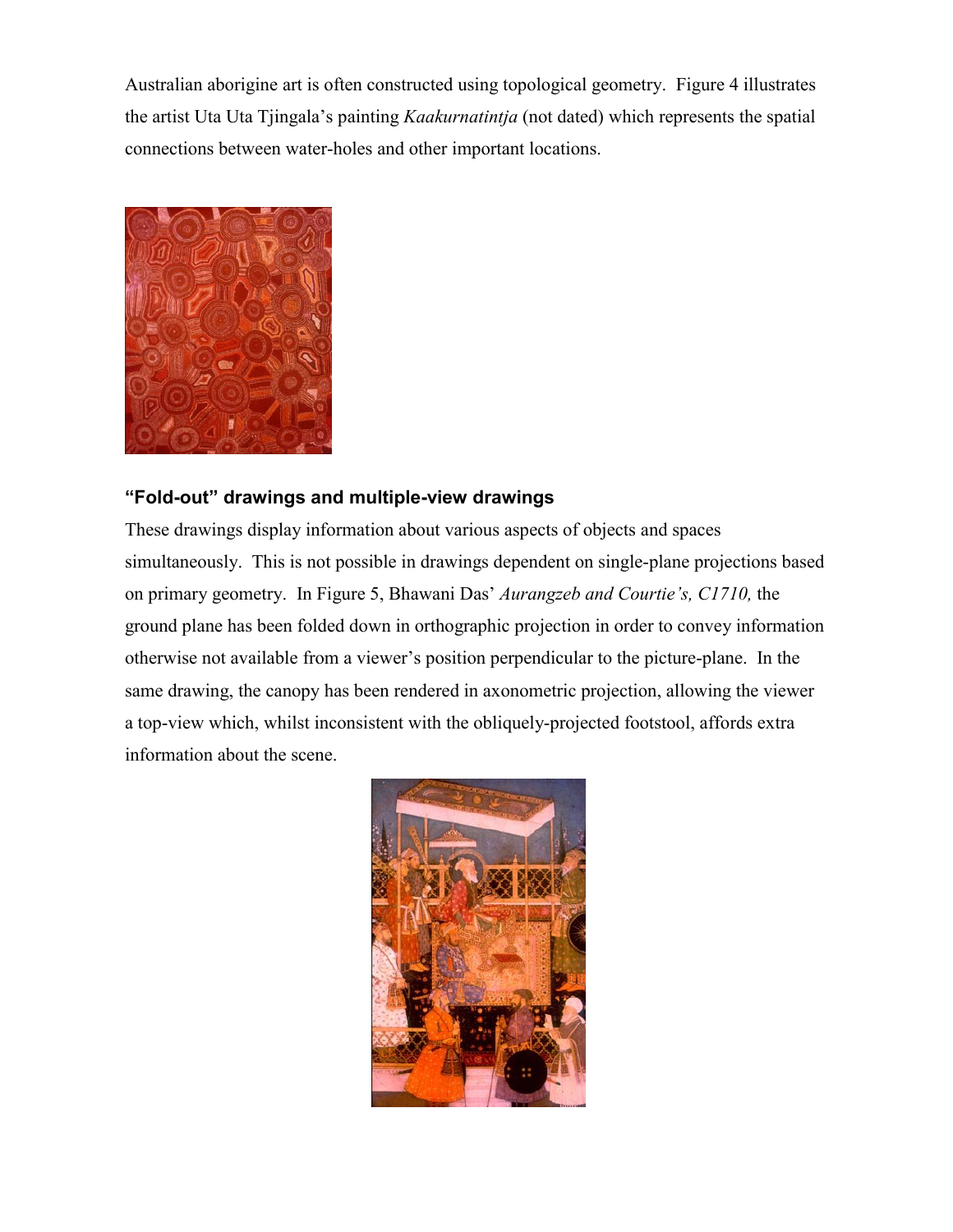To continue with the review of projection types in relation to viewer-centred or object-centred representations:

### **Multi-plane orthographic projection**

These drawings are independent of any single viewing position, and are useful for describing the true proportions and relationships between faces of a three-dimensional object. This projection has become the standard for engineers and architects.

### **Oblique projections**

These may be constructed to describe properties of either an object or interior spaces which would not be visible from certain viewer-centred positions. Figure 6 a Punjabi painting *The Gale of Love*, c1810, shows interiors of rooms left and right, which would not be possible in a viewer-centred description.



Types of oblique projection are evident in drawings from various cultures and periods. In the West, an early description of oblique projection was given by Cennino Cennini [7] who advised the artist to

...put in the buildings by this uniform system: that the mouldings which you make at the top of the building should slant downward from the edge next to the roof; the moulding in the middle of the building, halfway up the face, must be quite level and even; the moulding at the base of the building underneath must slope upward, in the opposite sense to the upper moulding, which slants downward.

That this advice had already been understood by painters is apparent from Figure 7 painted by Giotto in the *Capella degli Scrovegni* at Padua between 1304 and 1308.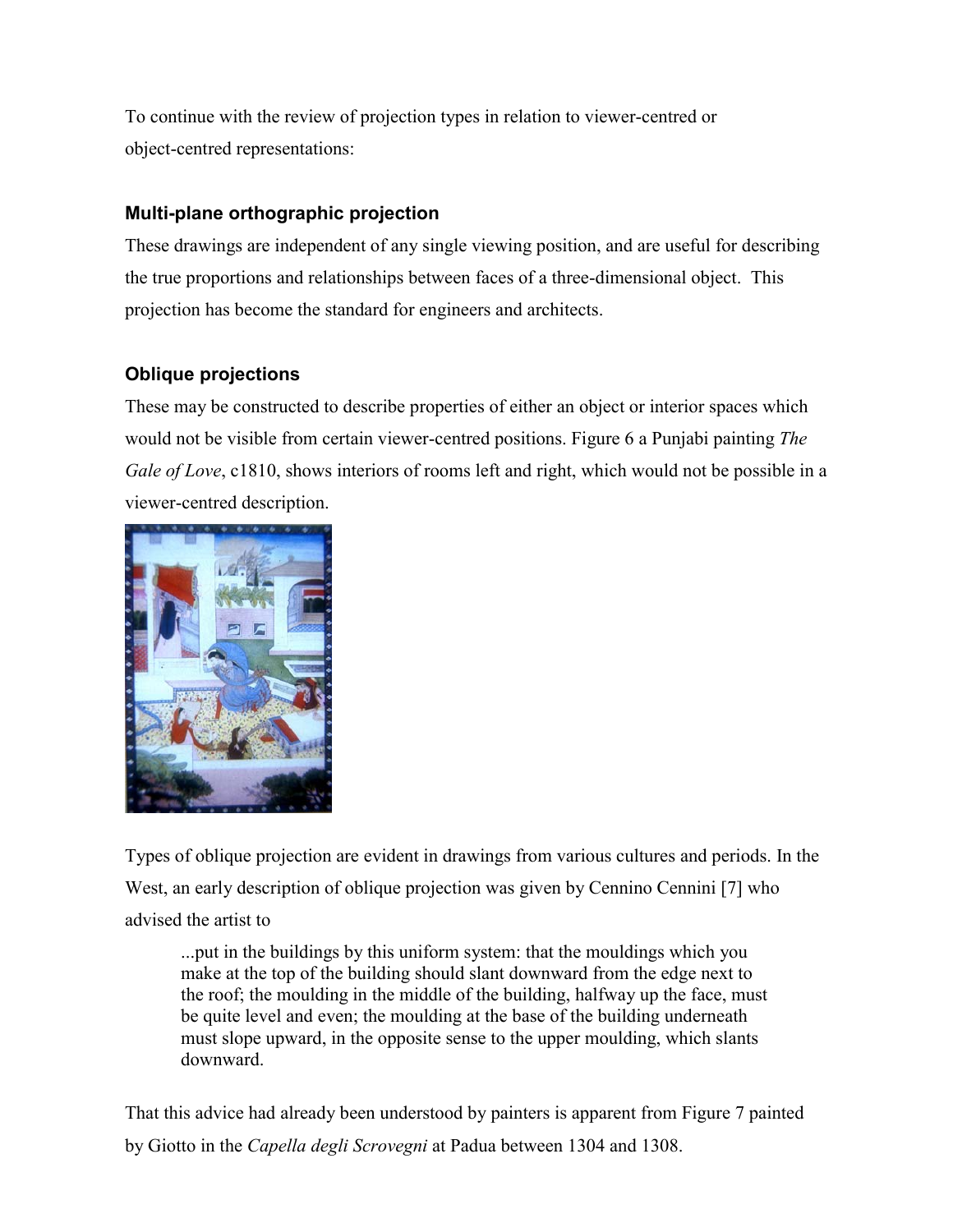

### **One-point, Artificial Perspective**

This is a projection system whose primary geometry is based upon what James J. Gibson [8] termed the *natural perspective* of an array of light reflected from surfaces and converging on the eye. It assumes the viewing position is singular, and static. In terms of secondary geometry, all orthogonals converge on a point known as the vanishing point. Its invention was the culmination of a long-standing desire to produce what Martin Kemp [9] described as "the imitation of measurable space on a flat surface". As such, it may be understood as a more rational codification of the former, loose method practised by Giotto and described by Cennini.

Most authorities agree that linear, one-point perspective was invented by Filippo Brunelleschi in Florence. Kemp [10] cites a source which suggests the date of 1413. It is certain that the system was codified and published in Latin by Leon Battista Alberti in 1435. The Italian version of 1436 had a prologue addressed to Brunelleschi and explained the primary geometry of light rays reflected from surfaces regarded as the base of a pyramid and converging to an apex at the painter's fixed eye.

# **Students' Drawings**

Each one of the ways of drawing discussed above makes certain information about threedimensional objects and spaces explicit, but at the expense of other information that is obscured.

Therefore the choice of a particular way of drawing will depend upon what specific information about the scene, as well as the viewer's position relative to the scene, is deemed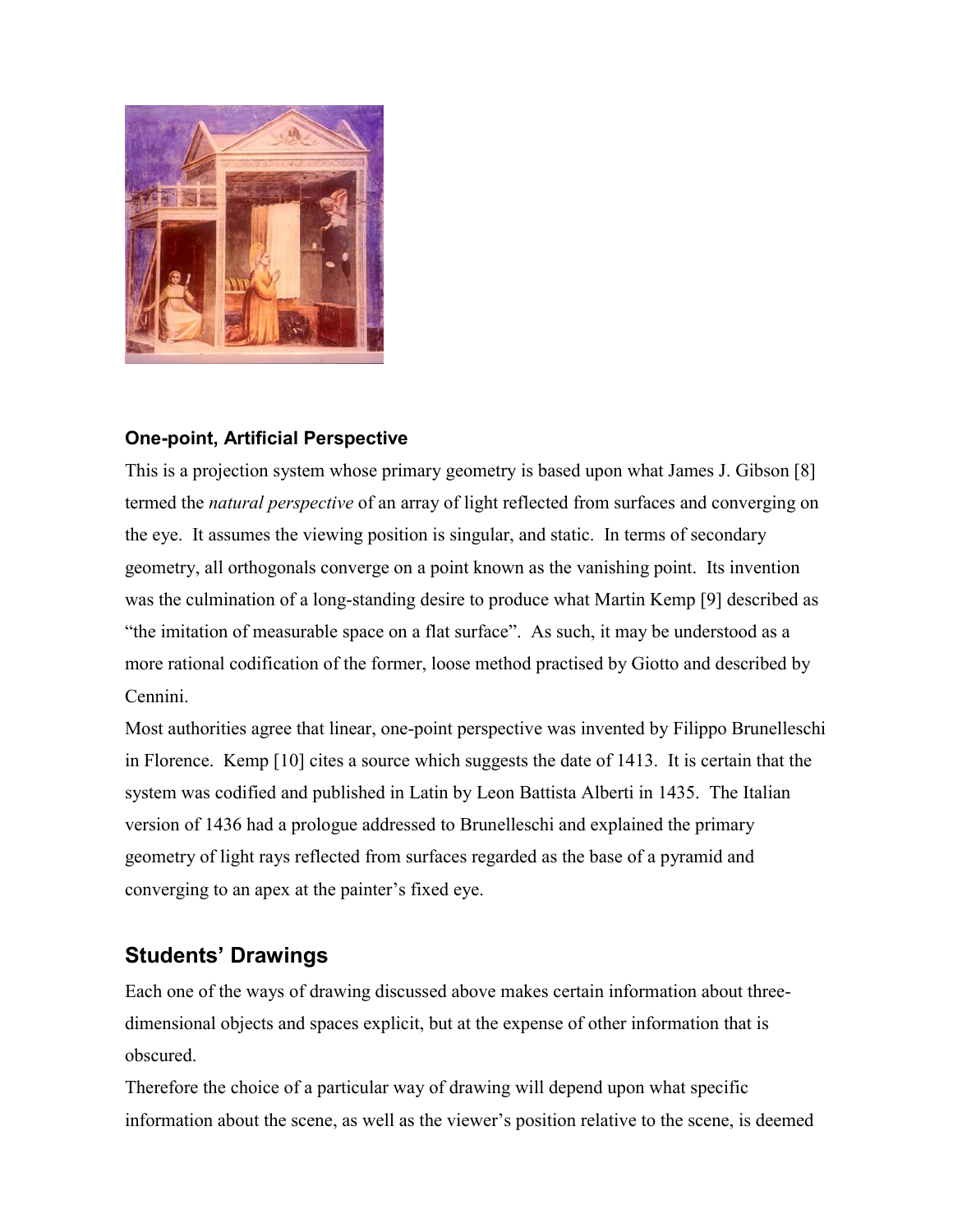important enough to be represented in the drawing. Moreover, such decisions will vary according to the intended purpose of the drawing, for whom it is intended, and according to the socially-conditioned ways that people construe the relationship between themselves and their environment at different ages and in different periods of history.

It is these relationships between drawing and social context that are explored in the drawing studio.

The studio drawing project afforded students the opportunity to relate the concepts of primary geometry and secondary geometry to those of viewer- and object-centred representations through their drawing practice. It may be pertinent to note here that few first-year undergraduates came to the programme with a firm grasp of any geometry, so that for many, this project became an opportunity to explore such basics as orthographic, oblique and perspective projection systems of secondary geometry.

Figures 8, 9 and 10 illustrate examples of such exploration, undertaken as part of a pilot study.



Figure 11 illustrates a *collage* of separate drawings, each a viewer-centred representation of elements within the scene (a set-up of rectangular wooden frames and boxes).

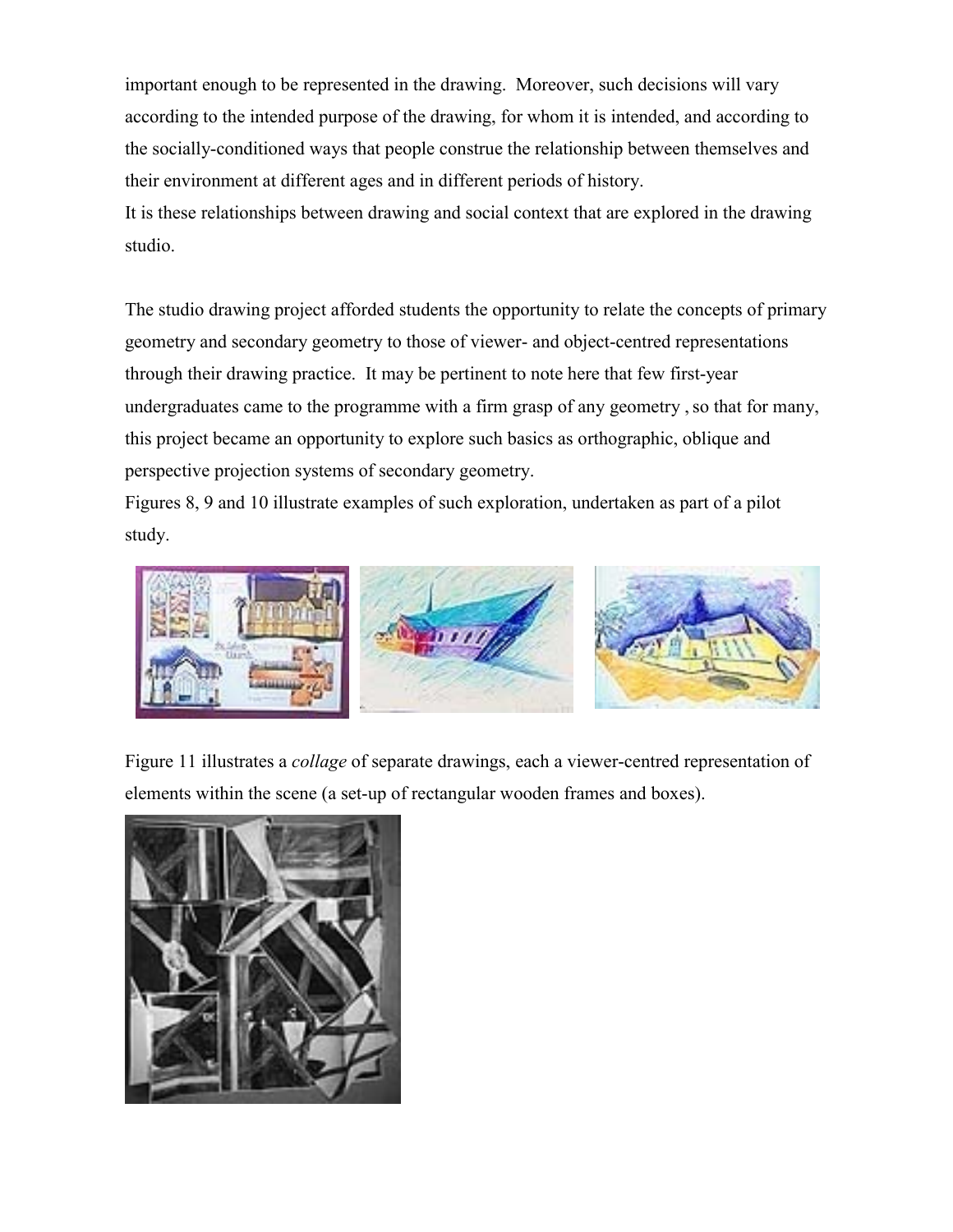The combination of these viewer-centred representations becomes an object-centred representation, providing information about the scene not available from any single viewing position. It may be noticed that the whole *collage* has been sub-divided along folds which effectively transform the flat plane into a three-dimensional construction, drawing the viewer's attention to the discrepancy between the distal values represented on the drawings' surfaces and the distal values of the three-dimensional scene (i.e. the creased and folded surface). Further evidence of the student's inquiry into geometry provided in Figure 12. This was produced as a result of the student's sustained stimulus beyond the confines of the drawing project itself. It represents a range of systems of geometry, including orthographic projection, oblique projection and vertical oblique projection (the bottle at the right-hand



edge). The combination of high-contrasted tonal shapes in the centre of the painting at the lower end of the dark-toned, centrally-placed vertical axis, produces a variety of depth illusions ranging from shallow to deep. This focal point also offers the viewer an ambiguity of reading; which surface overlaps which?

### **References**

| 1. | Marr, D. 1982             | Vision. A Computational Investigation into the           |
|----|---------------------------|----------------------------------------------------------|
|    |                           | Human Representation and Processing of Visual            |
|    |                           | <i>Information.</i> New York: W. H. Freeman              |
| 2. |                           | Recommendations for Building Drawing Practice B.         |
|    |                           | S. 1192 1969 London: British Standards Institution       |
|    |                           | pp. 31-34                                                |
| 3. | Dubery, F. & Willatts. J. | <i>Perspective and other Drawing Systems London: The</i> |
|    | 1983                      | <b>Herbert Press</b>                                     |
| 4. | Booker, P. J. 1963        | A History of Engineering Drawing London: Chatto          |
|    |                           | Windus                                                   |
| 5. | Willats, J. 1997          | Art and Representation. New Principles in the            |
|    |                           | Analysis of Pictures. New Jersey: Princeton U.P.         |
| 6. | Marr, D. & Nishihara, H.  | Representation and recognition of the spatial            |
|    | K. 1978                   | organisation of three-dimensional shapes.                |
|    |                           | <i>Proceedings of the Royal Society, London Series</i>   |
|    |                           | B200 pp. 269-294                                         |